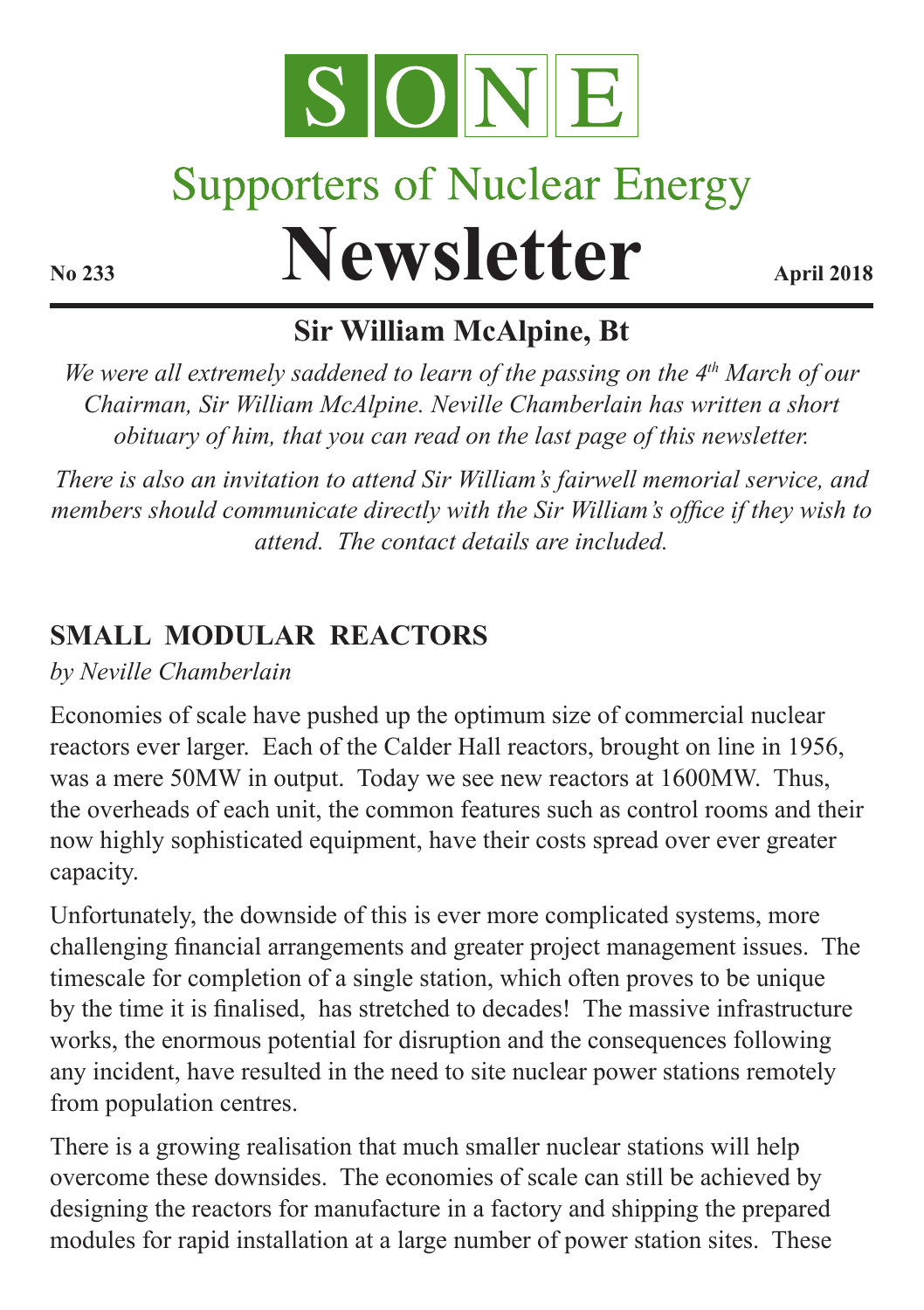much smaller reactors, or Small Modular Reactors (SMR's), can be much simpler than their much larger cousins, easier to construct, with shorter construction schedules, individually less costly and easier to finance and less complicated to control. As standardised units, they will each be less demanding in terms of regulation and approval. Moreover, posing less of a threat [however remote] to their neighbouring population, they could be sited in the midst of larger conurbations; this can lead to the use of waste heat from the power station being used for industrial or district heating so increasing the efficiency of energy utilisation and, of course, reducing the stress on the national grid.

There are many designs of such SMR's, most harking back to development work in the 1950's and 1960's before the nuclear world seemed to settle on Light Water Reactors. Thus, a huge amount of development is already on the record. What is needed is a new approach to the economics of these machines, that is factory production of modules, and the application of current regulation.

The table that follows reviews some, but not all, of the current contenders.

|                  | <b>Proposer</b>                       | <b>CONCEPT</b>                  | <b>SIZE</b><br>(MWe) | <b>STATUS</b>                                                |
|------------------|---------------------------------------|---------------------------------|----------------------|--------------------------------------------------------------|
| 1.               | Westinghouse<br>(USA) (eVinci)        | Small unique<br>collandria      | <25                  | Started pre-licence review<br>Poss. demo. 2020?              |
| $\overline{2}$ . | Russia                                | <b>PWR</b><br>Floating platform | 35(x2)               | $1st$ unit comm'g 2019                                       |
| 3.               | NuScale<br>(USA)                      | <b>PWR</b>                      | 50(x12)              | Started pre-licence review<br>1 <sup>st</sup> operation 2025 |
| 4.               | Holtec<br>(USA)                       | <b>LWR</b>                      | 160                  | Demo by 2026?                                                |
| 5.               | <b>Terrestrial Energy</b><br>(Canada) | Molten Salt                     | 195(x2)              | Passed 1 <sup>st</sup> Stage pre-licence<br>Demo late 2020's |
| 6.               | Chinese cons't'm<br>(China)           | HTR-Pebble Bed<br>He cooled     | 100(x2)              | $1st$ full sized in op'n. 2018.<br>$2nd$ under construction  |

### **SMALL MODULAR REACTORS**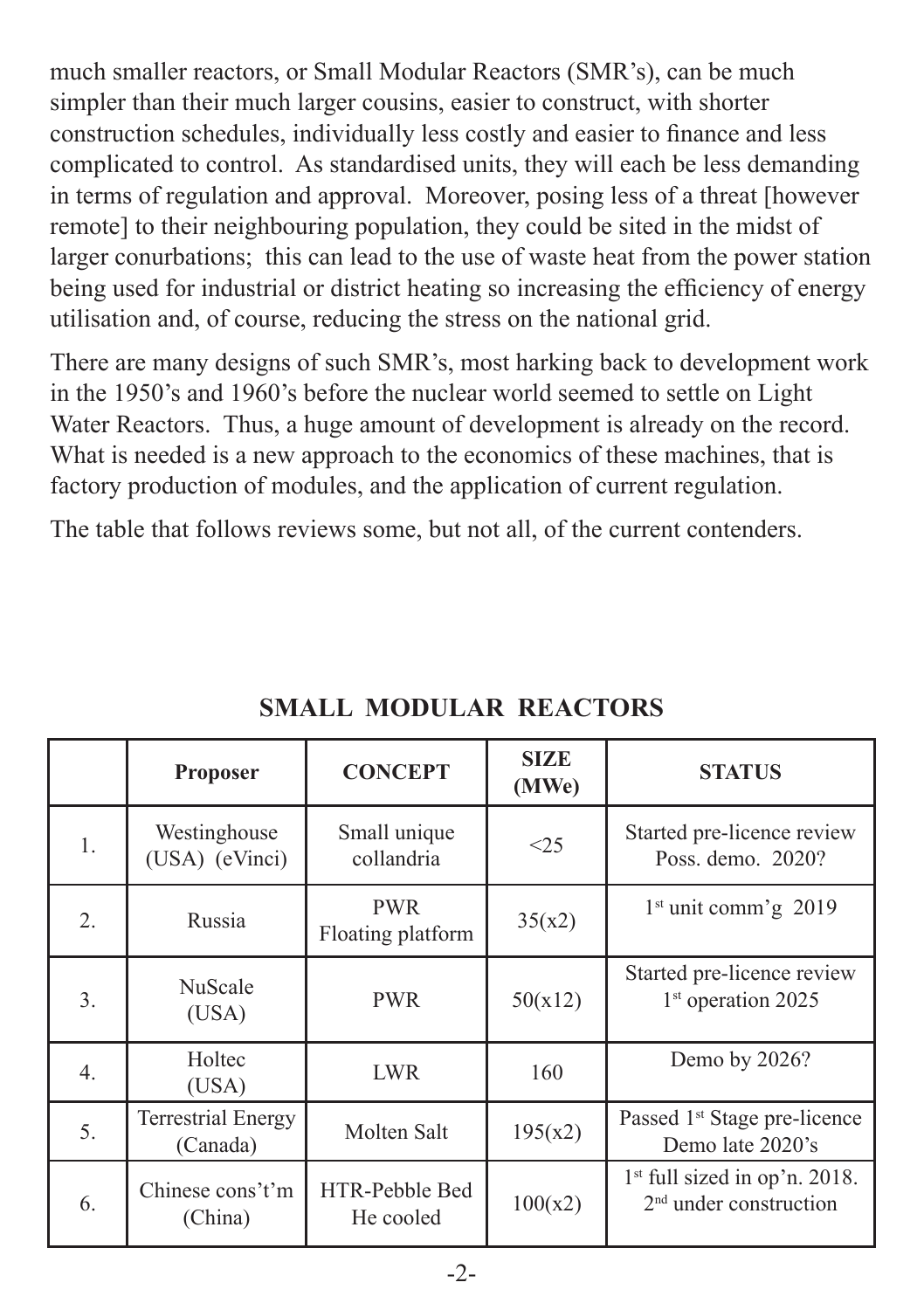| 7.  | <b>CNNC</b><br>(China)      | <b>PWR</b>                          | 125(x2)        | Passed IAEA gen safety rev.<br>1 <sup>st</sup> unit under constr'n |
|-----|-----------------------------|-------------------------------------|----------------|--------------------------------------------------------------------|
| 8.  | GE-Hitachi<br>(US/Japan)    | <b>Fast Breeder</b><br>Metal cooled | 300            | Design ready for licence<br>rev.                                   |
| 9.  | <b>CAREM</b><br>(Argentina) | <b>PWR</b>                          | 30             | 1 <sup>st</sup> unit in operation 2019                             |
| 10. | Rolls-Royce<br>(UK)         | <b>PWR</b>                          | 440            | Ready for UK GDA 2019<br>$1st$ unit op'n 2030?                     |
| 11. | Urenco<br>(UK)              | Micro HTR<br>He cooled              | $\overline{4}$ | In lic. process in Canada<br>Demo in $2025$ ?                      |

#### **NEWS**

The SONE Committee are pleased to report that Kristin Zaitz and Heather Matteson have been elected Honorary Members of SONE. They are the joint founders of Mothers For Nuclear, an enthusiastic group of younger people who have attracted considerable attention in the USA demonstrating to keep existing nuclear power plants open. They are longterm employees at Diablo Canyon nuclear power station in California https://mothersfornuclear.org/bios/

Their problem may differ from ours but we share their enthusiasm.

Wade Allison, Hon Sec.